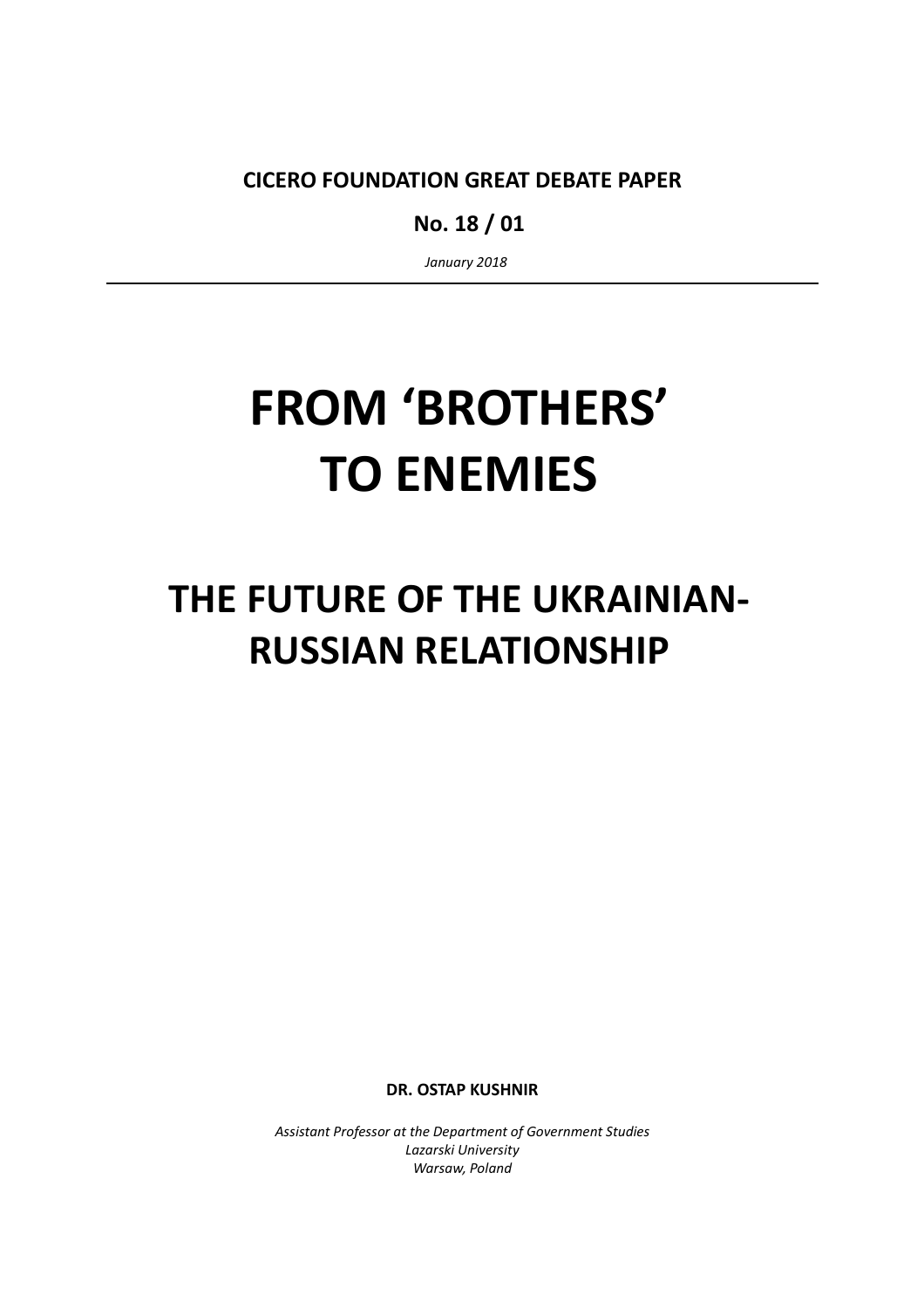Cicero Foundation Great Debate Paper No. 18 / 01 © Ostap Kushnir, 2018. All rights reserved

The Cicero Foundation is an independent pro-Atlantic and pro-EU think tank. www.cicerofoundation.org

The views expressed in Cicero Foundation Great Debate Papers do not necessarily express the opinion of the Cicero Foundation, but they are considered interesting and thought-provoking enough to be published. Permission to make digital or hard copies of any information contained in these web publications is granted for personal use, without fee and without formal request. Full citation and copyright notice must appear on the first page. Copies may not be made or distributed for profit or commercial advantage.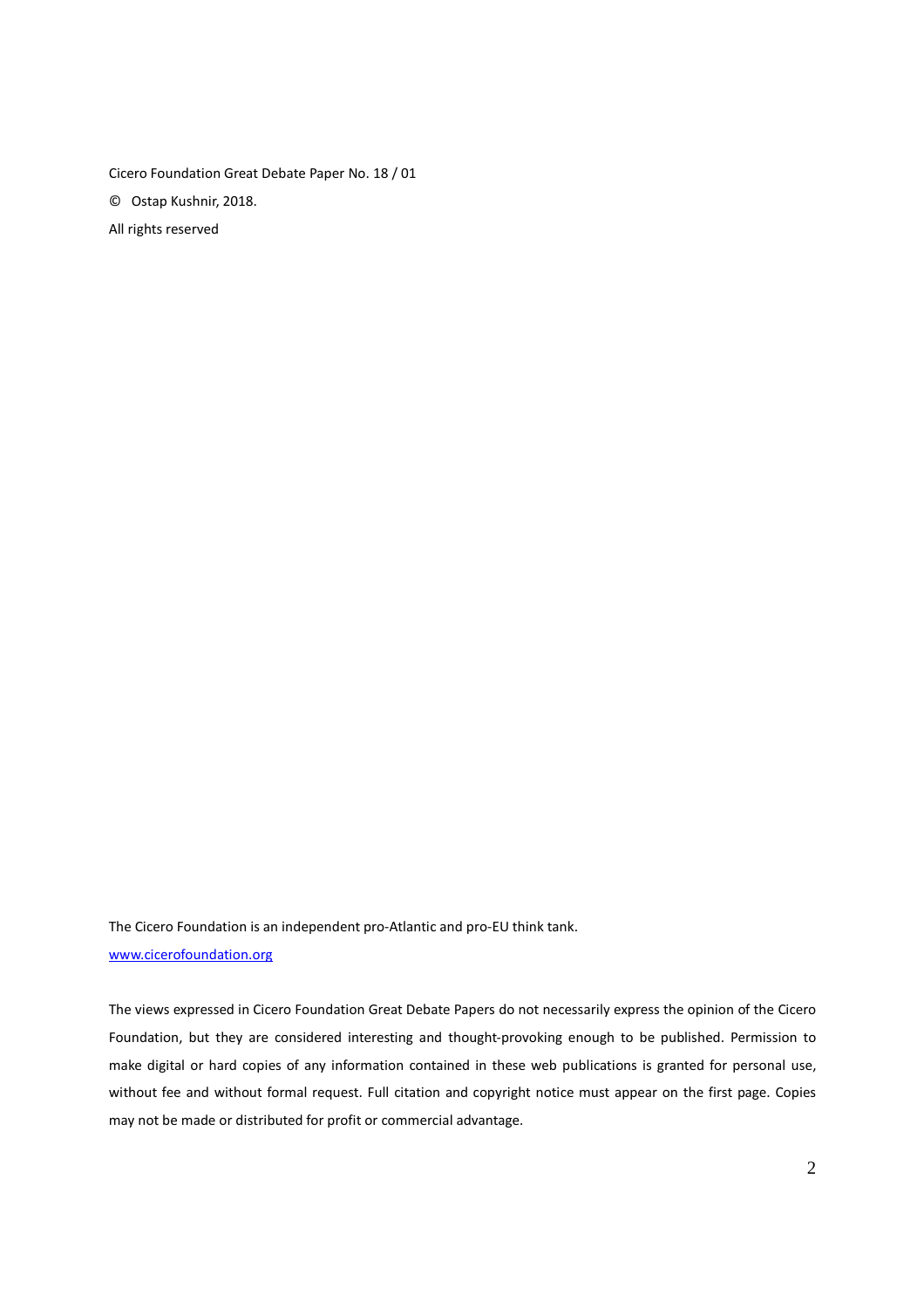## From 'Brothers' to Enemies:

### The Future of the Ukrainian-Russian Relationship

#### Dr. Ostap Kushnir

There is nothing new under the sun in the Ukrainian-Russian relations, switching from "brothers" to enemies. This switch regularly reappears in the history under different guises and narratives. It has its roots in the geopolitical settings, historical experience, cultural differences, political outlooks, and – if you wish – even civilizational belonging. Samuel P. Huntington demonstrated the inevitability of the switch in the post-Cold war environment in a very straightforward way. He argued in the 1990s that Ukraine as a state was deeply divided. To illustrate this division he took the electoral map of the 1994 presidential elections. A clear line could be drawn between the regions which voted for Leonid Kuchma and for Leonid Kravchuk, respectively the 'Soviet-type' and the 'pro-sovereignty' candidate. The distribution was roughly 55:45 in favor for Kuchma. The "brothers" narrative prevailed in the public and political discourses after the collapse of the USSR. $<sup>1</sup>$ </sup>

Earlier, in the inter-war period, Lancelot Lawton, in his 1935 address to the House of Commons, claimed that establishing pan-European security depended on resolving the East European – or Ukrainian – question. Lawton presented Ukraine as one of the most numerous continental nations, divided between four states. The ethnographic territory of Ukraine was three to four times the size of Great Britain. However, because of the inability of Ukrainians to withstand foreign oppression – above all from the side of Russia – the state had never come into existence. According to him this historical non-existence posed a threat to whole Europe as Ukraine's resources, instead of serving its defensive needs, were used by Russia attack its Western neighbors. Lawton also concluded that because of a variety of differences, Ukrainians would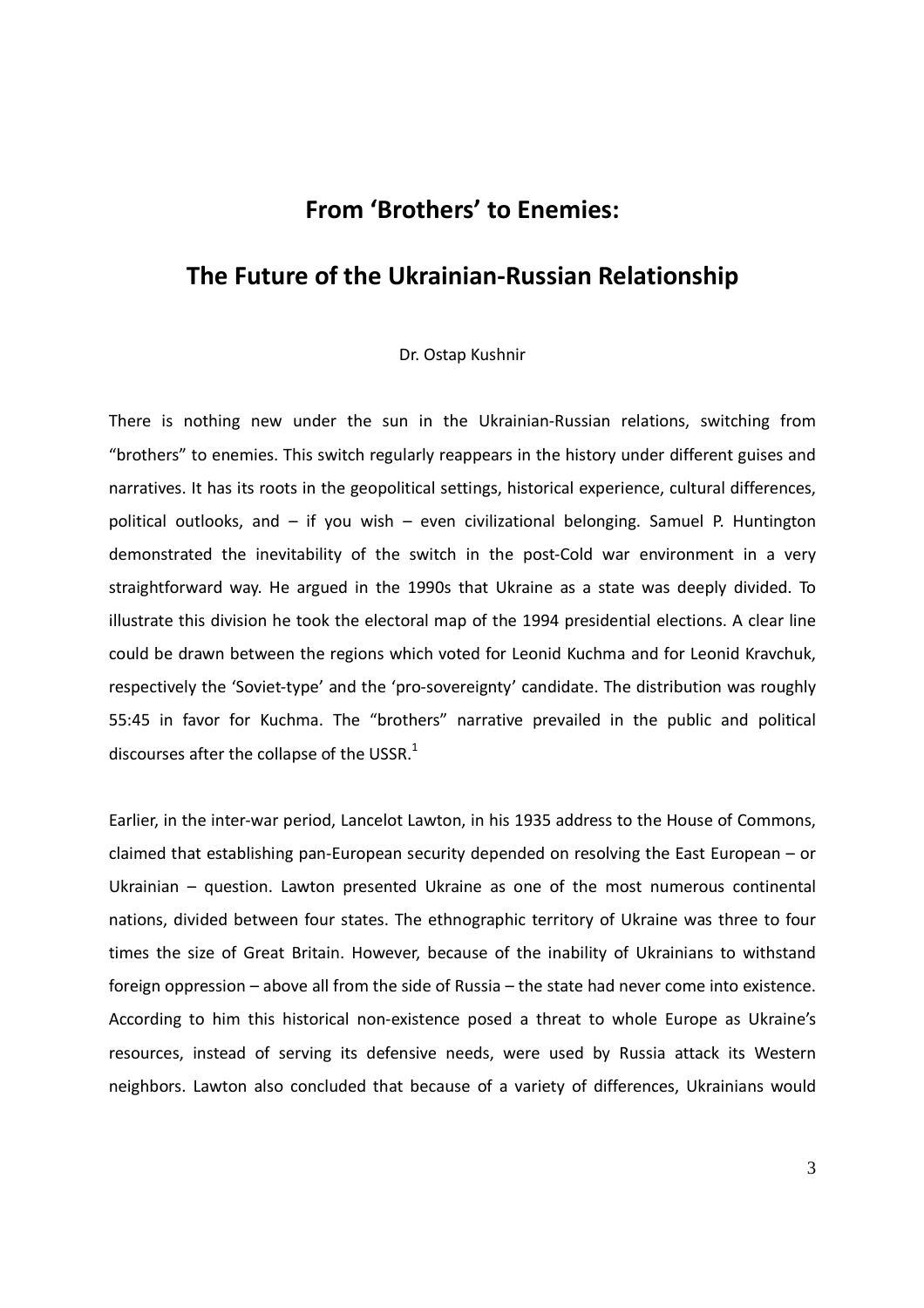constantly reject Russian – or any foreign – rule as inimical. This would make Eastern Europe permanently instable.<sup>2</sup>

#### HALFORD MACKINDER'S "EURASIAN HEARTLAND" AND UKRAINE

The British geopolitician Halford J. Mackinder had drawn another geopolitical line, separating the "self-sufficient" Eurasian Heartland from the rest of the "dependent" world. Eastern Europe constituted the only viable corridor – or "gateway" – to the Heartland. Regardless of all existing sovereign and semi-sovereign entities along this corridor, it was perceived by Mackinder as a geopolitically integrated entity. It was originally a place of interaction between Asian nomads and European farmers. As such it was different from the region of endless Asian plains, the conquest of which led to the emergence of huge empires (first Mongol, then Russian). It was also different from the small surface of the European continent which allowed small states and nations to cultivate their unique identities. To be honest, Mackinder never clearly spoke of Ukraine as a potentially sovereign state stretching along that corridor, but the integrity and nonalignment of the latter was unequivocally suggested.<sup>3</sup> Today one may speculate that if Lawton's Ukraine would have emerged as a self-sufficient state along Mackinder's corridor in the interwar period, there would probably have been no reason for Huntington to draw his civilizational lines along the river Dnipro. There wouldn't also exist brothers-or-enemies narratives in Ukrainian and Russian discourses. However, it is very easy to speculate today.

#### HOW "BROTHERS" BECAME ENEMIES

The contemporary switch from "brothers" to enemies is caused, inter alia, by the Russian outward looking, expansionist political culture, Ukraine's inability to secure its interests in the face of a more powerful Eastern player, and Western neutrality. This combination – commonly regarded as a "proper" regional equilibrium – leads to the re-occurring fluctuations in Ukrainian-Russian relations. As two geopolitically different entities, Russia and Ukraine will remain "irreconcilable" if the above mentioned equilibrium does not change. At certain moments, when a group of people living in contemporary Ukraine – we may call them non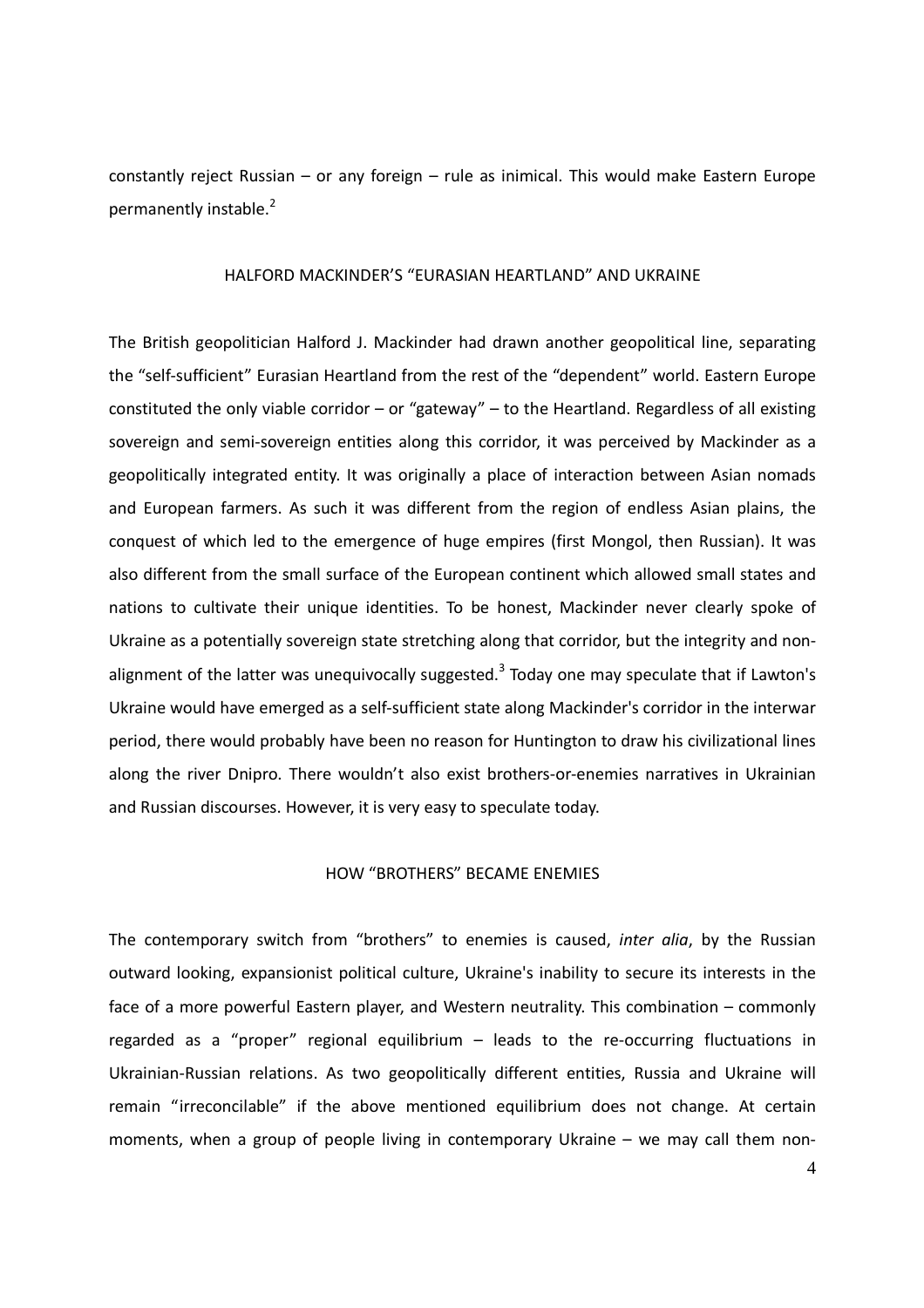conformist ethnic or political Ukrainians – will start to question Russian (or any other foreign) rule, the "enemy" narratives will gain momentum. However, the non-conformists risk to be defeated as they dare to face a more powerful and "centralized" adversary. The region will be "pacified" and the "brotherhood" narratives will make a comeback in the public and political discourses. This will last until the moment that a new generation of non-conformists emerges who will challenge foreign rule again. The "brotherhood" narrative is usually promoted by Russia, the traditionally dominant player, which aims to consolidate its domination. However, the "brotherhood" narrative will never perfectly fit the Ukrainian geopolitical realities. Russia is an empire with has its center of gravity deep in the Asian region (i.e. Heartland), while Ukraine is a major Eastern European "gateway" region, which is very dynamic. Therefore, the "brotherhood" narrative may work well for Russian continental society, but not for Ukraine, which will constantly struggle to think "out of the box". To ignore this fact leads to the emergence of the "enemies" narrative.

It will be wrong to claim that Russia invariably followed the same "expansionist" modus operandi. After the collapse of the USSR it tried to Westernize or  $-$  being more precise  $-$  to Europeanize under President Boris Yeltsin. It tried to rediscover its alternative "organic" identity. This went along with the implementation of democratic values, transparent governance, and a free market. However, these attempts were devastating and even threatened the integrity of the state<sup>4</sup>. They were geopolitically unfitting. It is no surprise, therefore, that the political and economic crisis of the late 1990s evoked the restoration of "good-old" competitive authoritarianism which overlapped in time with Putin's coming to power. This restoration embraced the adoption of a refreshed Soviet national anthem, the proclamation of a neoimperial course supported by energy exports, quasi isolationism, and the spy hysteria of 2005– 2007, the occasional confrontation with the United States, the proclamation of the post-Soviet region as a zone of Russian privileged interests, the rehabilitation of Stalinist policies, and other developments.

It was in the 1940s that Yuriy Lypa, a Ukrainian geopolitician, defined the Russian system of governance as invariably authoritarian and favouring imperial structures. These were typical for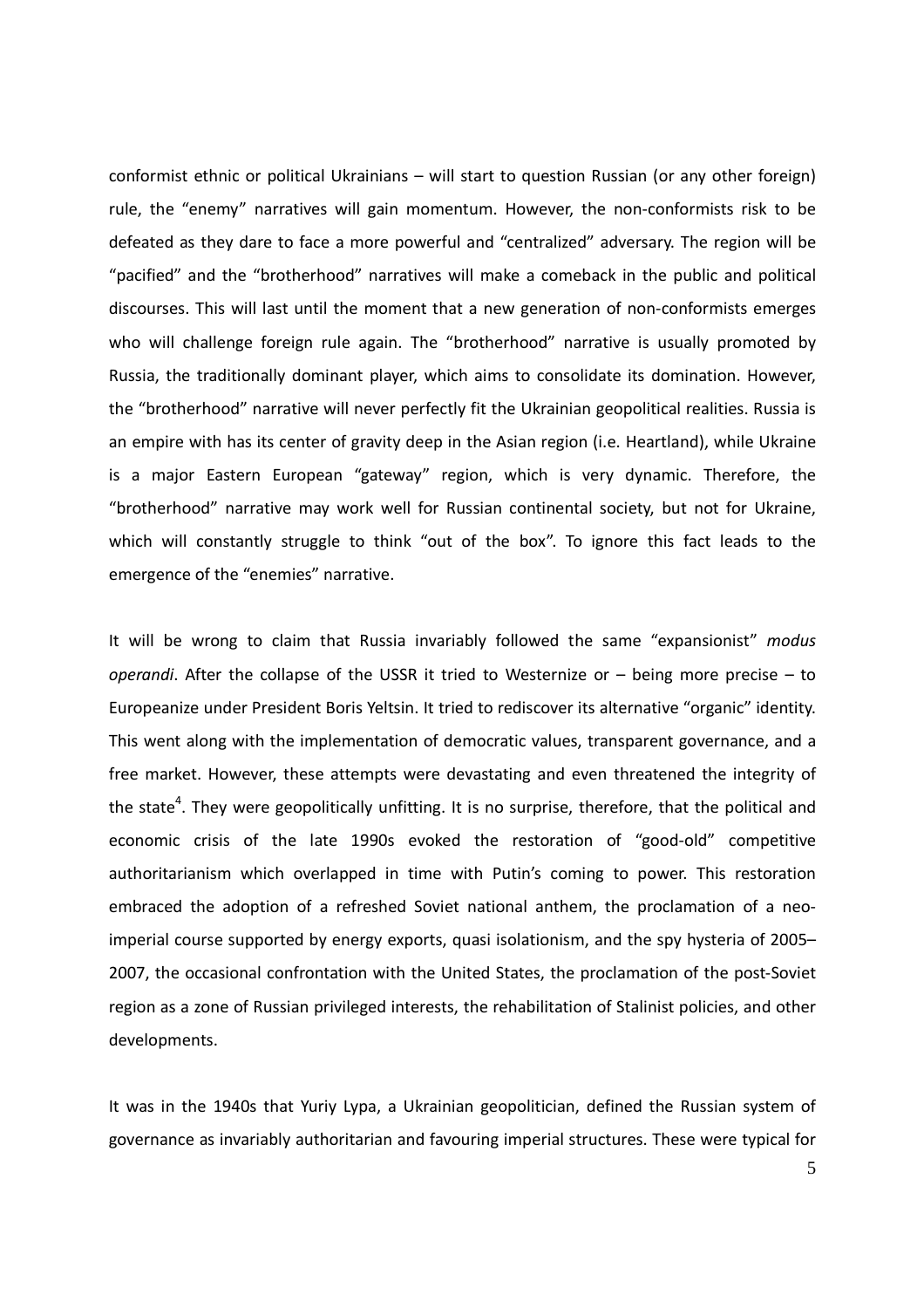Russia regardless of historical epochs and political regimes, creating a distinguishing feature of the state's policies. Therefore, Lypa and his disciples never drew a line between what was Russia, the Tsardom of Muscovy, the Russian Empire, and the Soviet Union<sup>5</sup>. The paradox is, however, that the "heartland" Russia cannot conduct efficiently its outward-oriented policies without adopting Western ideas and inventions. Otherwise, to believe Toynbee, it will never achieve its full potential, failing to look magnificent and glorious in the eyes of its own citizens. Moreover, it will irrevocably fall back behind the West, its more active arch-competitor. Therefore, one of the major tasks for all Russian political elites throughout the centuries was conducting a "controlled westernization." The latter entails that only those Western ideas and innovations are allowed, which reinforce the conventional political arrangements. Assessing the issue from another perspective: no one, including Western actors, is interested in triggering instabilities in Russia, something what could be the consequence of a blind copy-paste of nonindigenous know-how.

#### RUSSIA'S THREE BASIC ELEMENTS OF GOVERNANCE

The Russian existential mode, which can be defined as an empire from the Asian plains which struggles to project its power into Europe and its close neighbourhood, requires three intertwined basic elements of governance. These basic elements existed throughout its history and allowed Russia to grow in size and become a global player:

- Primarily, there should always exist a leader who constructs his or her own hierarchy of power, which is commonly regarded as superior to law.
- Secondly, there should always exist a political society adhering to a set of outwardoriented values and recognizing the unquestionable authority of the leader, even if the latter appears to be wrong.
- Thirdly, there should always exist structures of the Russian Orthodox Church, which provides a moral justification for the subjugation of the society to the leader, as well as for both the leader and the society to pursue assertive foreign policies.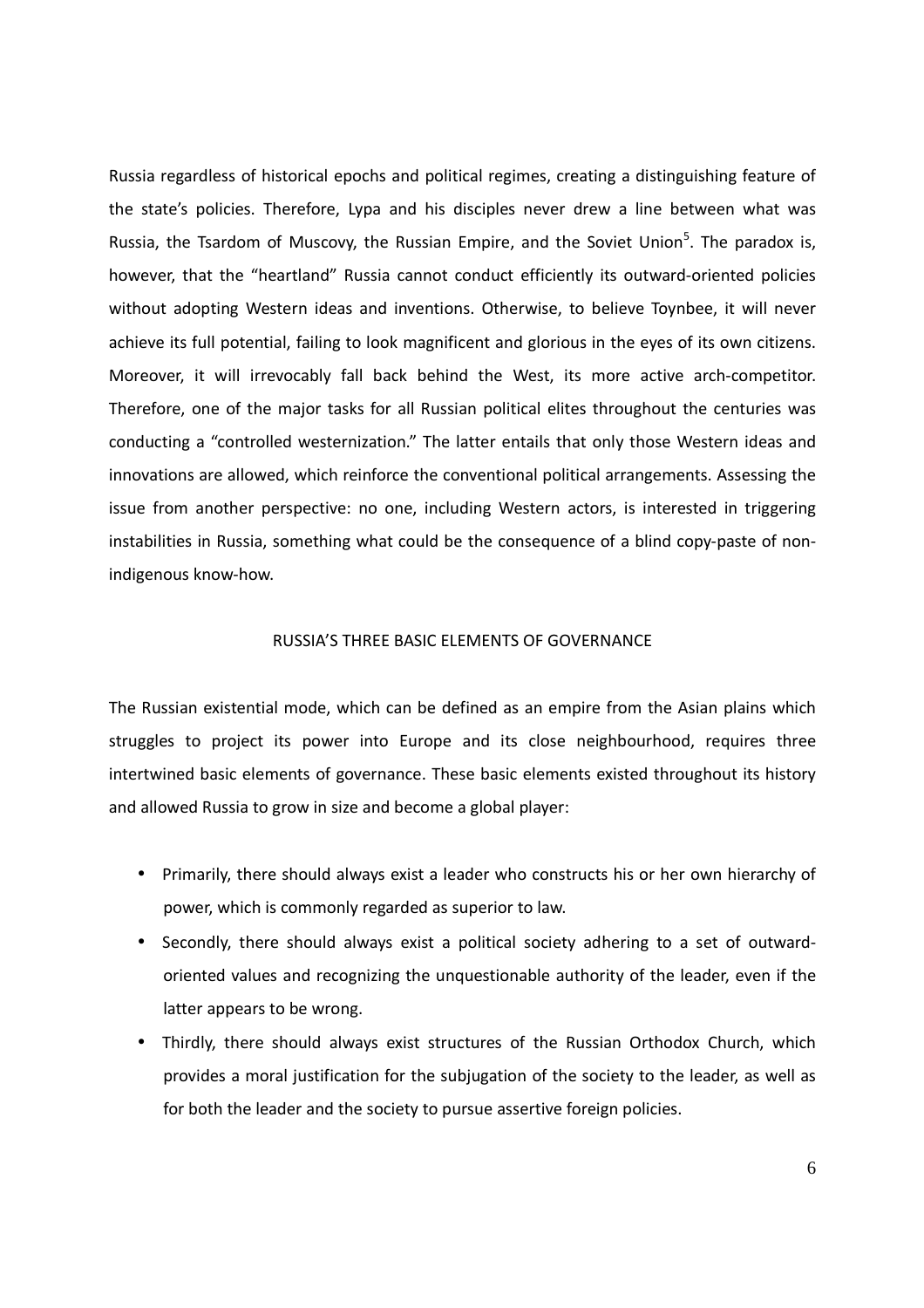These three basic elements of governance are irreplaceable in Russia. No Russian citizen can – and is actually expected to – think and behave "out of the box." If this happens, the state starts losing its power and integrity, as is proved by the reforms of President Yeltsin. In other words, the essence of leadership, "Russianness," and Orthodoxy is hardly challenged in Russia. These three tenets are regarded as essential by all citizens, regardless of their ethnic origin and faith. These elements kept Russia together, which is a territorially vast and ethnically heterogeneous state. Paradoxically, even non-believers in Russia consider themselves Orthodox, in the same way as the indigenous inhabitants of the Far Eastern regions consider themselves as true Russians<sup>6</sup>.

#### RUSSIA'S NEO-IMPERIALISM

Looking at contemporary Russia, and specifically at its policies in the so-called "Near Abroad," which includes Ukraine, it behaves as a revisionist, expansionist, and neo-imperial player. This happens because of a mixture of reasons. Primarily, it is "feeling uncomfortable" with a growing Western presence in what is considered to be the Russian zone of geopolitical interests, where it has always been an unchallenged superpower. Secondly, it is "feeling threatened" due to the lack of efficiency of its authoritarian – or even autocratic – political tradition and the successful democratic transitions of post-communist states. Thirdly, it is "feeling offended" in the same way as it felt offended after the collapse of the USSR, when the West launched an active cooperation with the post-communist states, some of these joining the EU. The latter is considered by the Kremlin as a geopolitical defeat: the Cold War "balance of powers" was undermined. Fourthly, current Russian leaders have accumulated enough resources to feel themselves confident in pursuing expansionist policies regardless of a condemnation by the West. They are also securing their domestic status through successes in the international arena. Finally, Russia follows the geopolitical patterns which have historically brought it to power and glory.

To summarize, contemporary Russian expansionism is fueled by attempts to restore historical, cultural, and geopolitical justice as Russia perceives it<sup>7</sup>. This said, no state in the so called "Near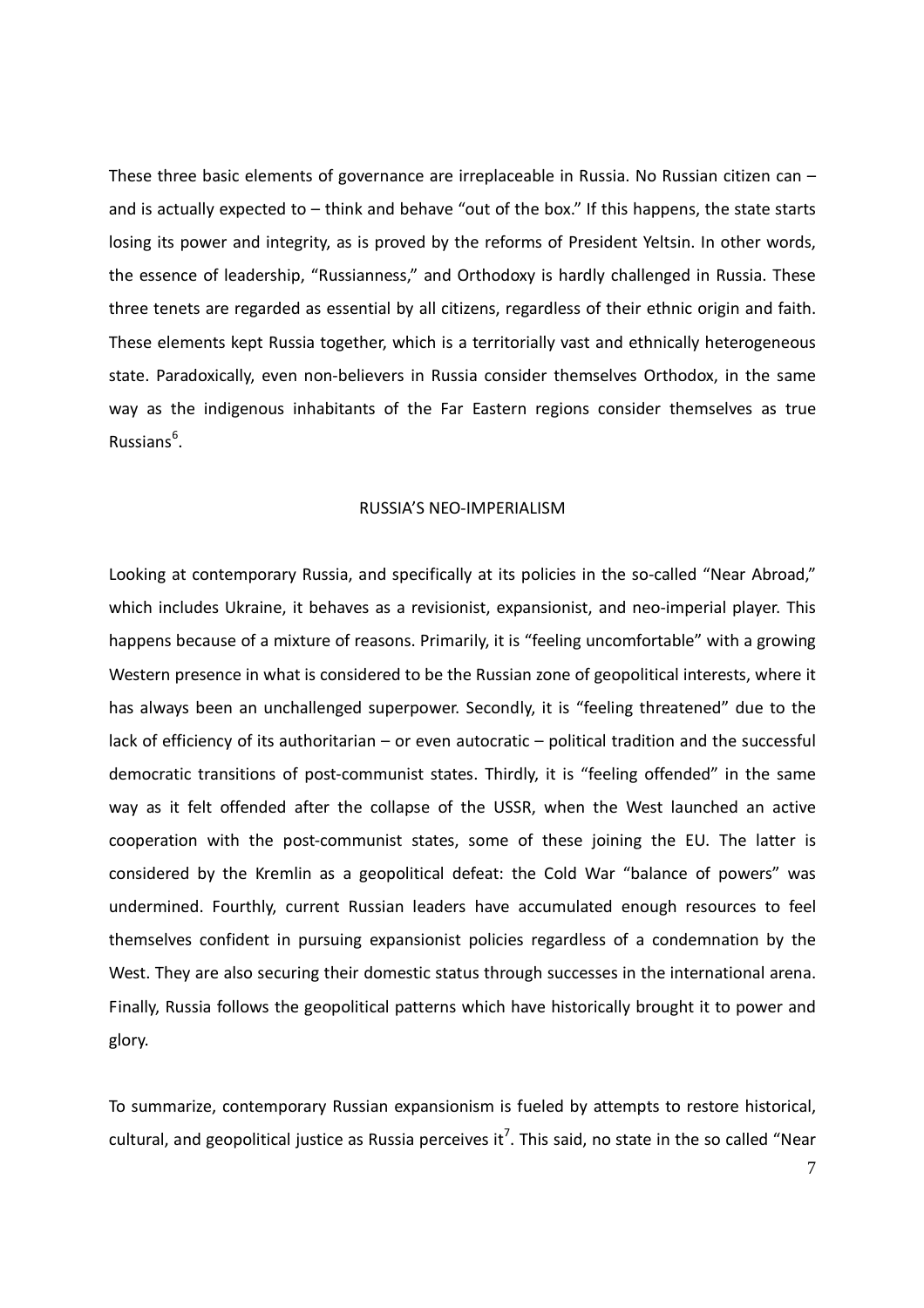Abroad" is safe in the light of Russian outward-looking, assertive foreign policy. As concerns the Russian military aggression against Ukraine, it is not only triggered by the democratic aspirations of Kyiv, but also by Russian strategic objectives and interests. Regardless of Ukraine's political preferences, Russia's aim is to establish an efficient supervision over its neighbor, either through conquest or by negotiating unions (as it happened with Belarus). Edward Lucas states that Russia is building a "soft empire" in the post-communist space, supported by the secret services, corruption, financial flows, economic ties, and propaganda. This empire could be more robust and more dangerous than the USSR and may include more states than the USSR $^8$ . This empire will be based on the three aforementioned Russian basic elements of governance.

#### UKRAINE'S DECENTRALIZED COSSACK TRADITION

As concerns Ukraine, it has always been more democratic and less centralized than Russia. As the trans-continental corridor – or "gateway" – it is doomed to be so. Ukraine's national idea did not require exclusiveness of nationality and unification around a specific leader. Von Hagen highlights that on the territory of Ukraine always lived significant Russian, Jewish, Polish, and German populations, making it comparatively multicultural.<sup>9</sup> Apart from this, historical Ukrainian states and semi-states - unlike Russia and the USSR - allowed the coexistence of religions. Indeed, Orthodoxy was always dominant there and interfaith conflicts regularly emerged, however, no residents were forced to abandon their faith. Finally, in Ukraine doesn't exist an authoritarian, expansion-oriented tradition. Instead, the democratic legacy of Kyiv Rus and the Zaporozhian Sich supported the environment of multiple loyalties where numerous sources of power existed and competed with one another. In other words, the three basic elements of governance, which were upheld in Russia, were not applicable in Ukraine. They cannot be defined as the source of Ukrainian power and glory, but rather as a symbol of subjugation.

Sure, there exists a significant number of similarities between contemporary Ukrainians and Russians. This fact nurtures the narratives of a primordial "brotherhood" between the nations and provides a proper playground for Russia's trans-border policies. According to the World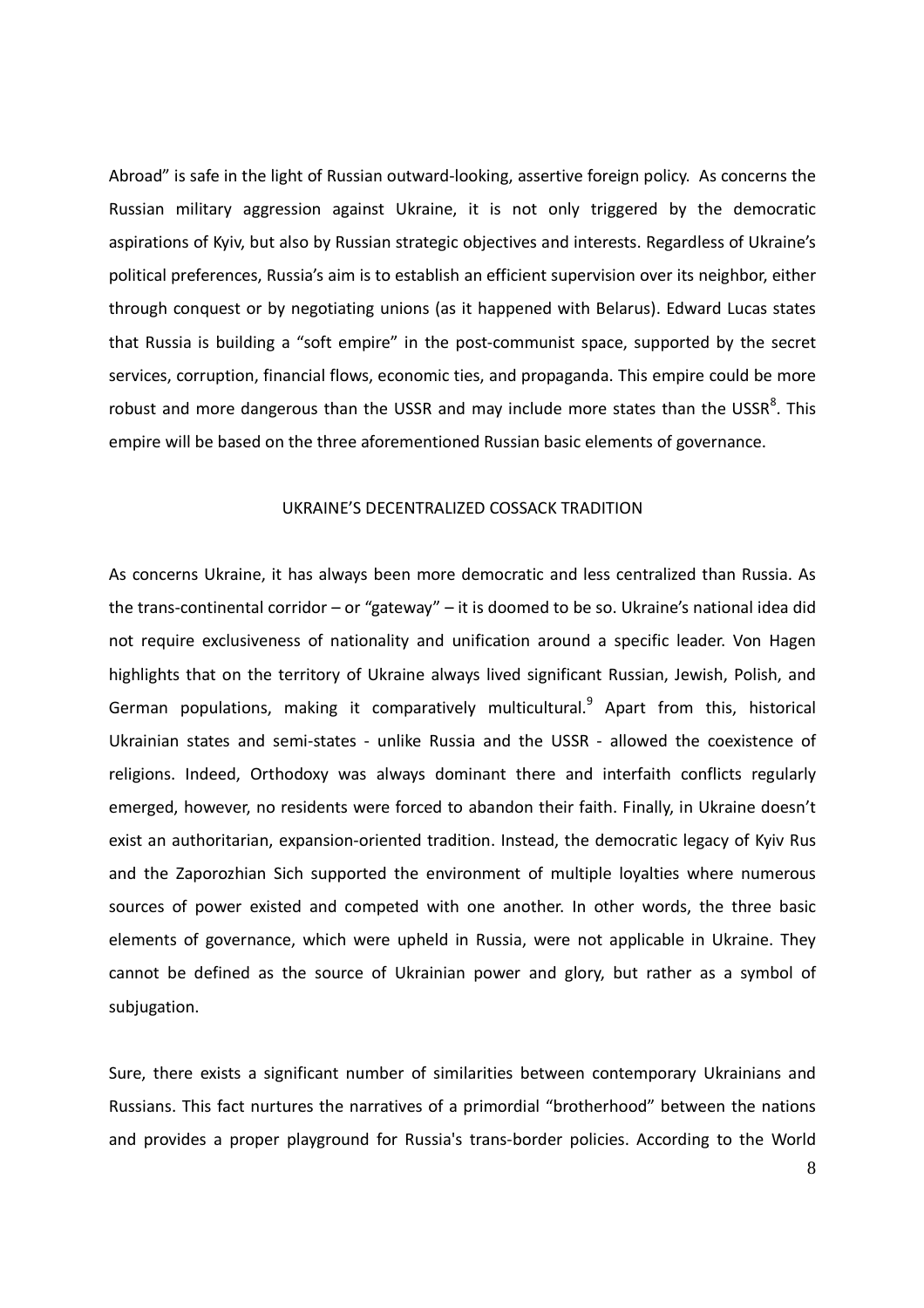Values Survey, citizens of Ukraine pay respect to the political authority of a harsh leader and they can justify patrimonialism. They also highly praise the role of the Orthodox Church in their life and cannot imagine themselves without practicing a religion. They also form a comparatively homogeneous society where "those who think differently" are not always welcomed. This said, Ukrainians are much more prone to support a democratic order than Russians (85,3% versus 67,3%). A significant number of them recognize the right to protest against an authority as their unalienable right. They are also more friendly to foreigners, what makes Ukrainian society a bit more inclusive and diverse. Unlike Russians with their understanding of true "Russianness," Ukrainians do not have an exclusive compendium of national traits which may be presented as "Ukrainianness." Finally, the church is for Ukrainians not so much an institution acting in accordance with societal axioms and the political leadership, but rather a "moral compass," which at times criticizes contemporary life $^{10}$ .

Going deeper into the Ukrainian political tradition, which at a certain point becomes incompatible with the Russian one, it is based on two "grassroots" pillars, not on the three Russian basic elements. Ukrainian political tradition is dichotomous, as it reflects the historical experience of interaction between Asian nomads and European farmers. The Ukrainian society can be divided into two major social layers: conformists who – like Russians – prefer accepting political realities, not changing them, and activists, who dare to challenge realities instead of accepting them. The first layer constitutes the majority, which favors conservative values, rigid governance, exclusive faith, and adopts a defensive stance in social and political interactions. The second is a minority, which prefers republican, democratic values, accountable leadership, diversity, and inclusiveness. This dichotomy prevents the concentration of power in one hand, as is typical for Russia. Instead, it allows the existence of numerous poles of power in Ukraine (i.e. a permanent competition between oligarchs, embedded politicians, and street leaders), the coexistence of religions and nationalities, as well as the overall inclination of the state to decentralize. Needless to say that all three recent Ukrainian revolutions – 1990, 2004-05, and 2013-14 – started because of the readiness of the active layer to follow its behavioral logic and challenge the existing social and political arrangements.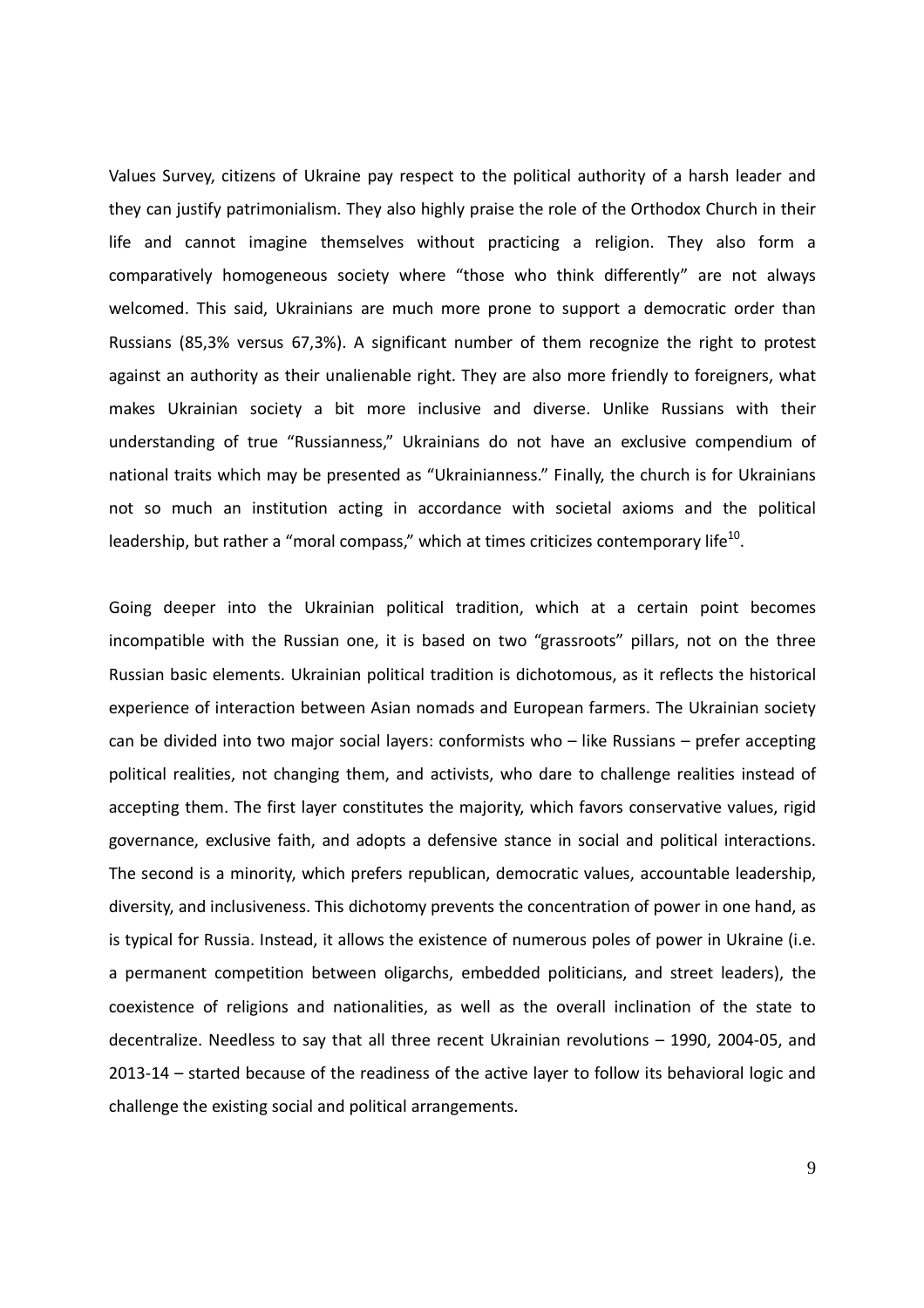Looking deeper into history, one may discover that the existence of these two layers is connected to the Cossack medieval tradition in Ukrainian political culture. This is something totally alien to the Russian tradition. While the conformist society may be influenced by the three basic elements of Russian governance and accept the "brotherhood" narrative, promoted by Russia, the active layer of the society will be constantly challenging it. This makes Huntington's East-West civilizational division dependent on what social layer dominates the national discourse at what period of time. In other words, one may expect "brotherhood" narratives to be curtailed when the active minority layer gets the upper hand. The Cossack medieval tradition explains this social and political activism, as well as its mechanisms to influence national decision-making. The first written records about Cossacks can be traced back to the years 1489 and 1492. Cossacks represented a grassroots movement of people – usually hermits and fugitives – who tried to escape the restricting realities of the Polish-Lithuanian Commonwealth. They moved to the Black Sea steppes to avoid social and religious oppression, feudal obligations, state taxation, or simply to establish households on rich unpopulated lands. Cossacks also took the burden of ensuring security in the steppes which were poorly protected by central authorities. In a word, Cossacks were "western" and "settled" colonizers of the "gateway" region which had been historically dominated by "eastern" nomads $^{11}$ . It is the effect of the Cossack values and lifestyle which makes Ukrainians so decentralized and "detached" from rigid "true leadership" and "true religion." Contemporary Cossack-type activists are aware that welfare and security can be ensured only by themselves with "centralized" rule sometimes becoming an enemy. The freedoms and self-governance enjoyed by the Cossacks made Russian Empress Catherine proclaim them bandits and destroy their major fortress, the Zaporozhian Sich, in 1775. However, the Sich became an example of a semi-sovereign formation, which suited best the geopolitical "gateway" region.

#### THE COSSACK TRADITION: A DEMOCRATIC FLAVOR, BUT NO STATE

Unfortunately, the Cossack experience is not enough for contemporary Ukraine to prosper and feel itself secure. Cossacks failed to create a full-fledged state, limiting themselves to a semisovereign formation. The latter had its unique set of laws and democratic flavor, but lacked a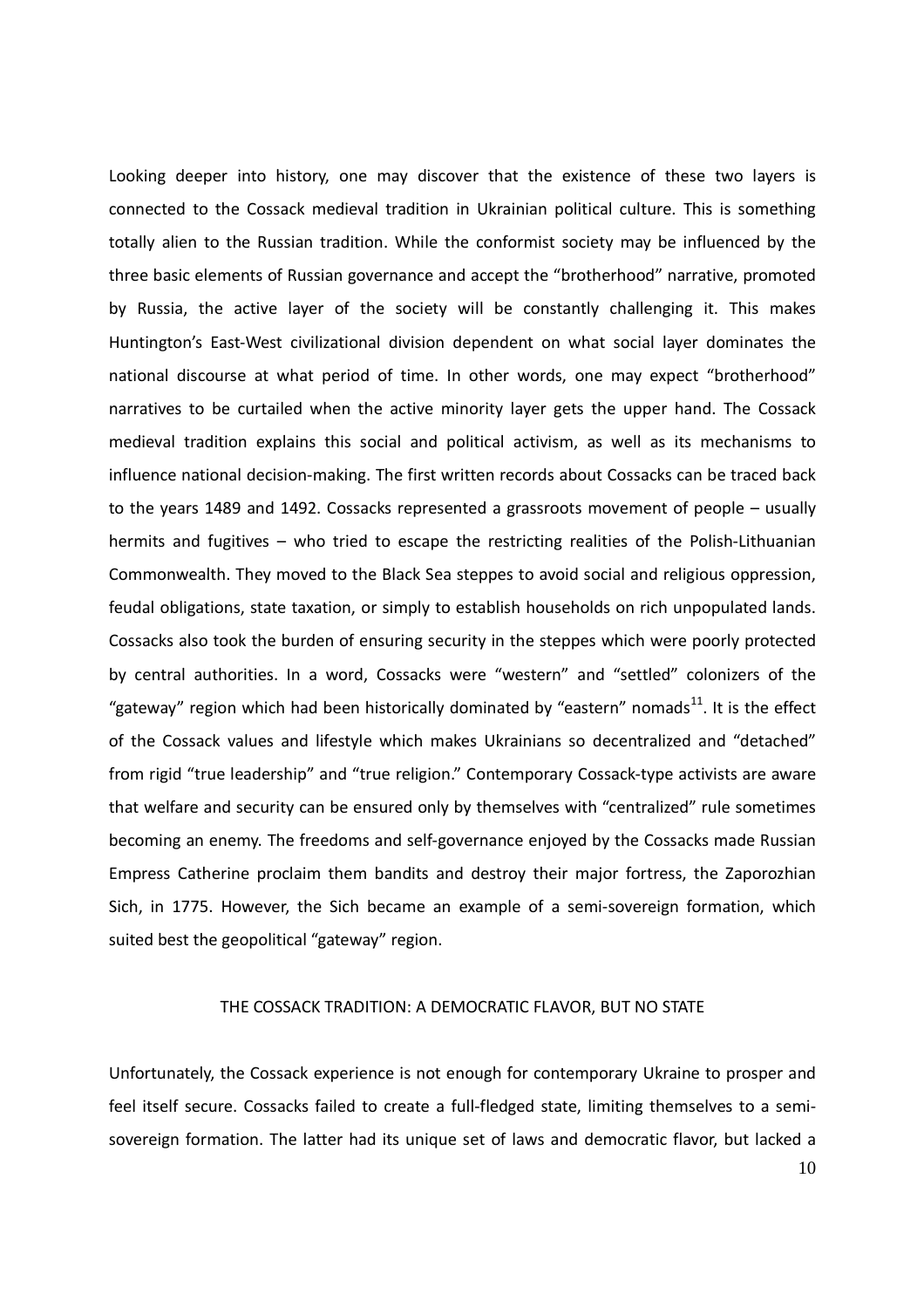mature and "catch-all" political consciousness. Therefore, it failed when it was attacked by a more centralized entity, the Russian empire. To paraphrase, the Cossack legacy to contemporary Ukrainians is about the appreciation of a democratic tradition, not about the feeling of a state. In this light Michał Kuź raises an argument that Ukraine muddles in its post-communist transformation because it did not manage to gain independence in the interwar period<sup>12</sup>. That would have mattered more than the Cossack historical experience. In other words, the absence of an institutionalized state in the collective memory of Ukrainians cannot propel the development of their state when it finally came into existence. Thus, Ukraine constantly reinvents new versions of the semi-Cossack "hybrid regime," instead of becoming a democracy (as happened in the case of the Baltic states, Poland, the Czech Republic, and Slovakia).

Post-communist Ukraine is in the midst of implementing reforms which it missed for centuries. It gradually evolves into a unique geopolitical entity which, finally, acquires a fair chance to be consistent and self-sufficient. This includes above all strengthening democratic institutions in order to ensure the constitutional rights of every citizen; optimizing state governance by appointing competent people to decision-making positions; fighting corruption in the state apparatus and business environment; improving the business environment through diminishing the influence of oligarchs; completing the reformation of the judiciary, armed forces, domestic security services, intelligence, and counter-intelligence; ensuring the freedom of speech, and other steps. This evolution, though reflecting the indigenous democratic inclinations, can never go smoothly and flawlessly. The Cossack experience, which serves as the only geopolitical point of reference, provides no clear answer to how to build a proper functioning modern Ukrainian state. In this light Western guidance in the Ukrainian transition is of a vital importance. It may also become a major blow to Russia's neo-imperial expansionist ambitions<sup>13</sup>. In the first place, it may put into question the value of the historical and cultural heritage connecting both nations, thus undermining the entire concept of the Russian "Near Abroad." Secondly, it may provide the proof for other post-Soviet republics that the Russian factor should not be overestimated in setting the state's objectives, as well as that Russian aggression may be contained. Thirdly, it may also allow Ukraine to grow into a regional powerhouse and security guarantor aligned with the West. Finally – and this is the most important point – it will secure the maturation of an

11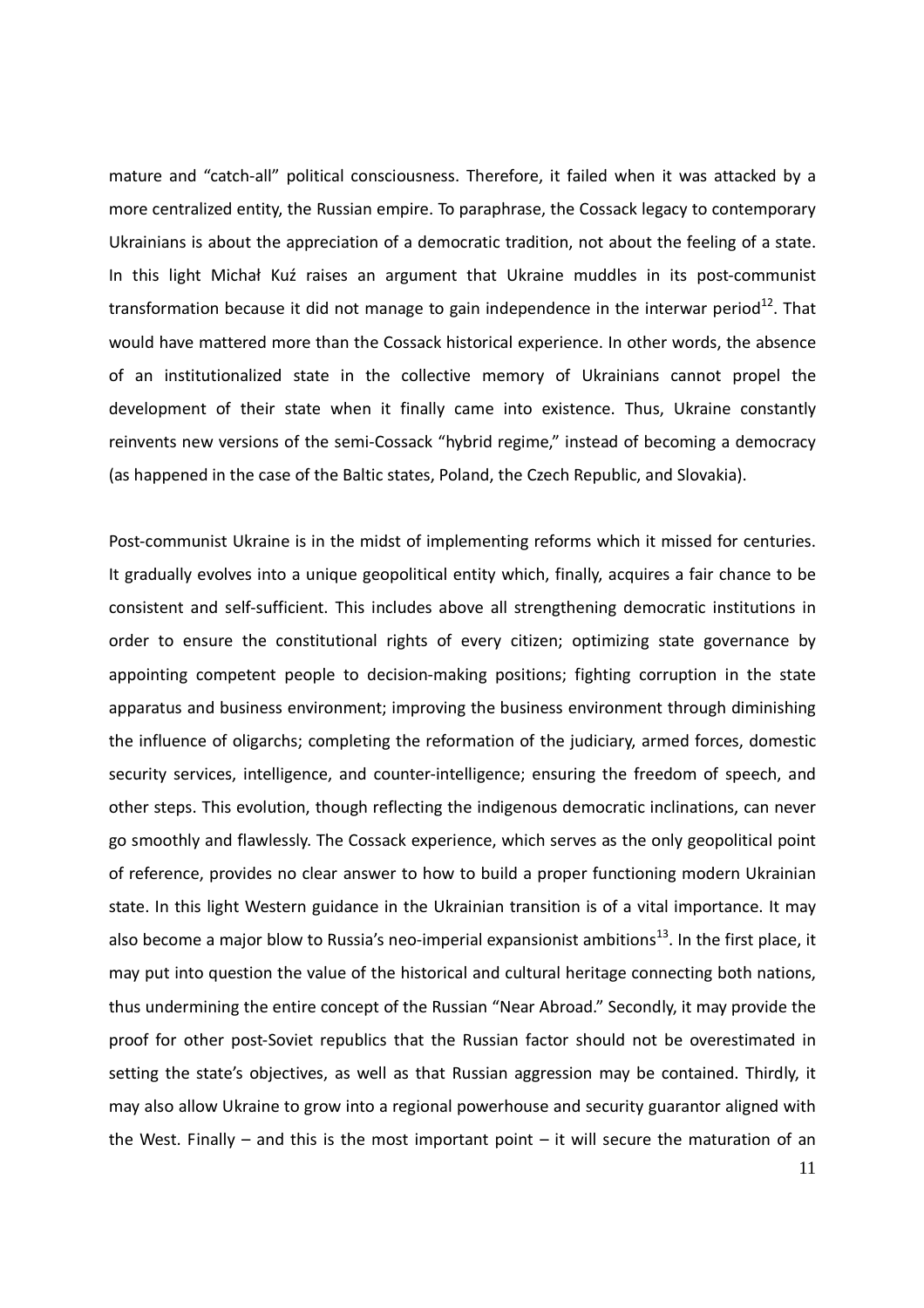indigenous Ukrainian political culture which is very likely to reject the Russian "brotherhood" narratives as unfitting. However, if the West takes a neutral stance today  $-$  as it frequently happened in history - a "decentralized" Ukraine will fall again under the centralized Russian assault. On the other hand, if Russian expansionism is contained with Western assistance, there emerges a fair chance to establish a new equilibrium in Eastern Europe. In this case Ukraine and Russia will remain neither "brothers," nor "enemies," but become partners and there will also be no observable shifts of Huntington's civilizational lines in Mackinder's geopolitical region organized in accordance to Lawton's vision.

#### On the Author

Ostap Kushnir is assistant professor at the Department of Government Studies, Lazarski University, Warsaw, Poland. He is member of the editorial board of the Central European Journal of International and Security Studies, member of the American Political Science Association, the Canadian Association of Slavists, and the Polish Political Science Association. He is the author of the book Ukraine and Russian Neo-Imperialism: The Divergent Break (Lanham: Lexington Books, 2018).

#### The Cicero Foundation

\_\_\_\_\_\_\_\_\_\_\_\_\_\_\_\_\_\_\_\_\_\_

Independent Pro-EU and Pro-Atlantic think tank Founded in 1992 Hondertmarck 45D 6211 MB MAASTRICHT The Netherlands Tel. +31 43 32 60 828 Tel. +33 1 41 29 09 30 Fax: +33 1 41 29 09 31 Email: info@cicerofoundation.org Website: www.cicerofoundation.org Registration No. Chamber of Commerce Maastricht 41078444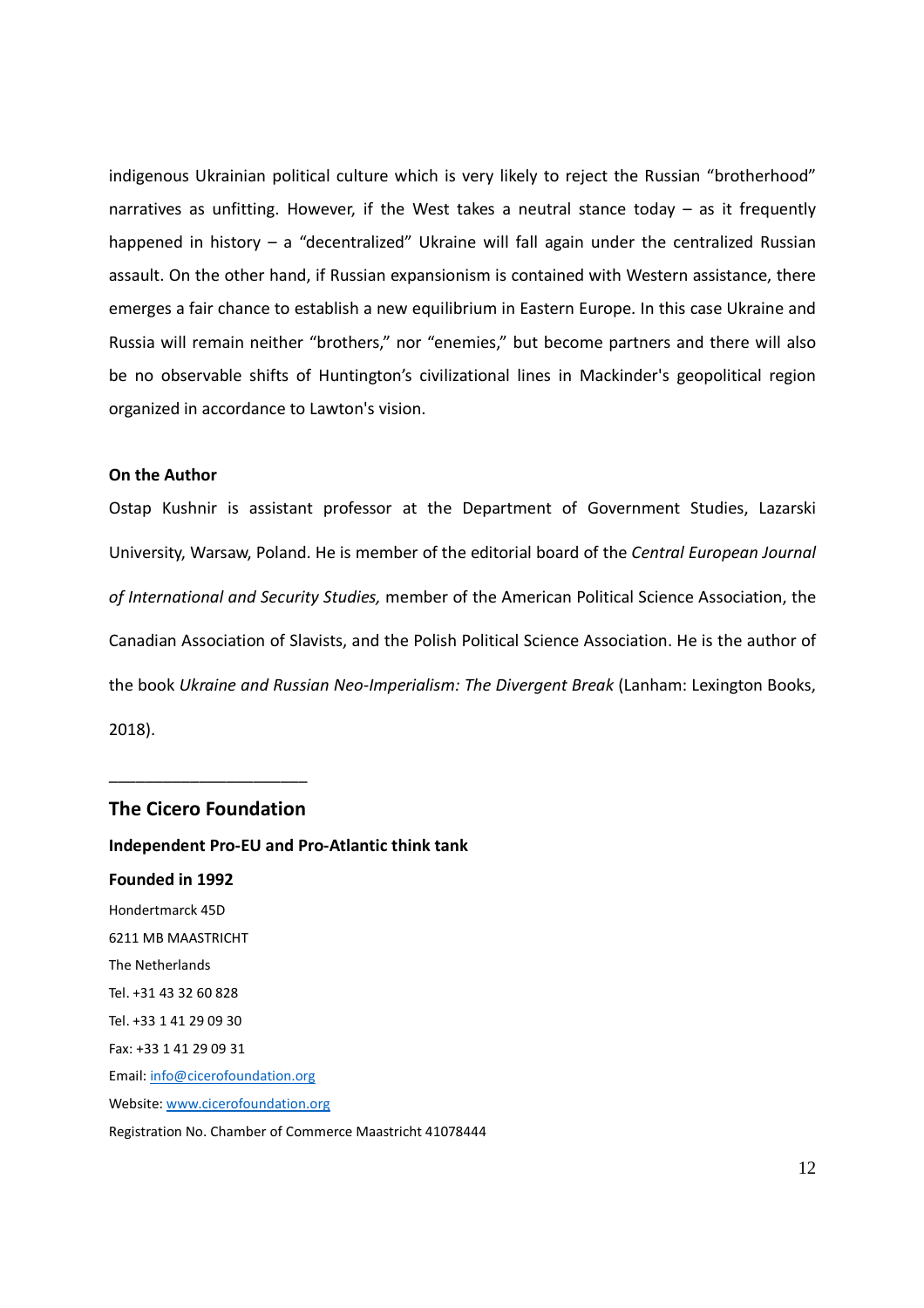#### N O T E S

1 Samuel P. Huntington, The Clash Of Civilizations and the Remaking of World Order (New York: Simon & Schuster, 2011), 166.

-

2 Lancelot Lawton, "The Ukrainian Question and Its Importance for Great Britain," (Speech to the House of Commons, May 29, 1935), http://willzuzak.ca/lp/lawton01.html.

3 Halford J. Mackinder, "The Geographical Pivot of History," in The Geopolitics Reader, ed. by Gearóid Ó Tuathail, Simon Dalby and Paul Routledge (London and New York: Routledge, 1998), 28.

4 Vladimir Horbulin and Aleksandr Litvinenko, "Bol'shoi Sosed Opredelilsia. Chto Ukraine Delat' Dal'she?" Dzerkalo Tyzhnia, September 18, 2009, http://gazeta.zn.ua/POLITICS/bolshoy\_sosed\_opredelilsya\_chto\_ukraine\_delat\_dalshe.html.

5 Ostap Kushnir, "Interwar Views on Managing Eastern European Space: Exploring Lypa's Conceptualisation of the Black Sea Union," The Central European Journal of International and Security Studies 7, no. 4 (2013): 128.

6 Dmitrii Furman and Kimmo Kaariainen, Novye Tserkvi, Starye Veruiushchie – Starye Tserkvi, Novye Veruiushchie. Religiia v Postsovetskoi Rossii (Moskva & Sankt-Peterburg: Institut Evropy Rossiiskoi Akademii Nauk, Institut Evangelicheskoi Liuteranskoi Tserkvi Finliandii, 2007), 41-48.

7 Ostap Kushnir, "Russian Geopolitical Advancements in the Black Sea Region: the Case of Crimea," Athenaeum. Polskie Studia Politologiczne (forthcoming).

8 Edward Lucas, "Tsinnosti Doroho Koshtuiut'," Zbruč, July 06, 2015, http://zbruc.eu/node/38601.

9 Mark Von Hagen, "Does Ukraine Have a History?" Slavic Review 54, no. 3 (1995): 667.

10 World Values Survey, Wave 6: 2010–2014, http://www.worldvaluessurvey.org/WVSOnline.jsp.

11 Frank E. Sysyn, "The Khmel'nyts'kyi Uprising: A Characterization of the Ukrainian Revolt," Jewish History 17 (2003): 125; Tetiana Nikolayenko, "Osoblyvosti Kryminal'noyi Vidpovidal'nosti Kozakiv I Viyskovoyi Starshyny Za Zvychayevym Pravom Zaporizhskoyi Sichi Seredyny XVI St. – Seredyny XVII St.," Pravo i Suspil'stvo 5-2, no. 2 (2015): 185.

13